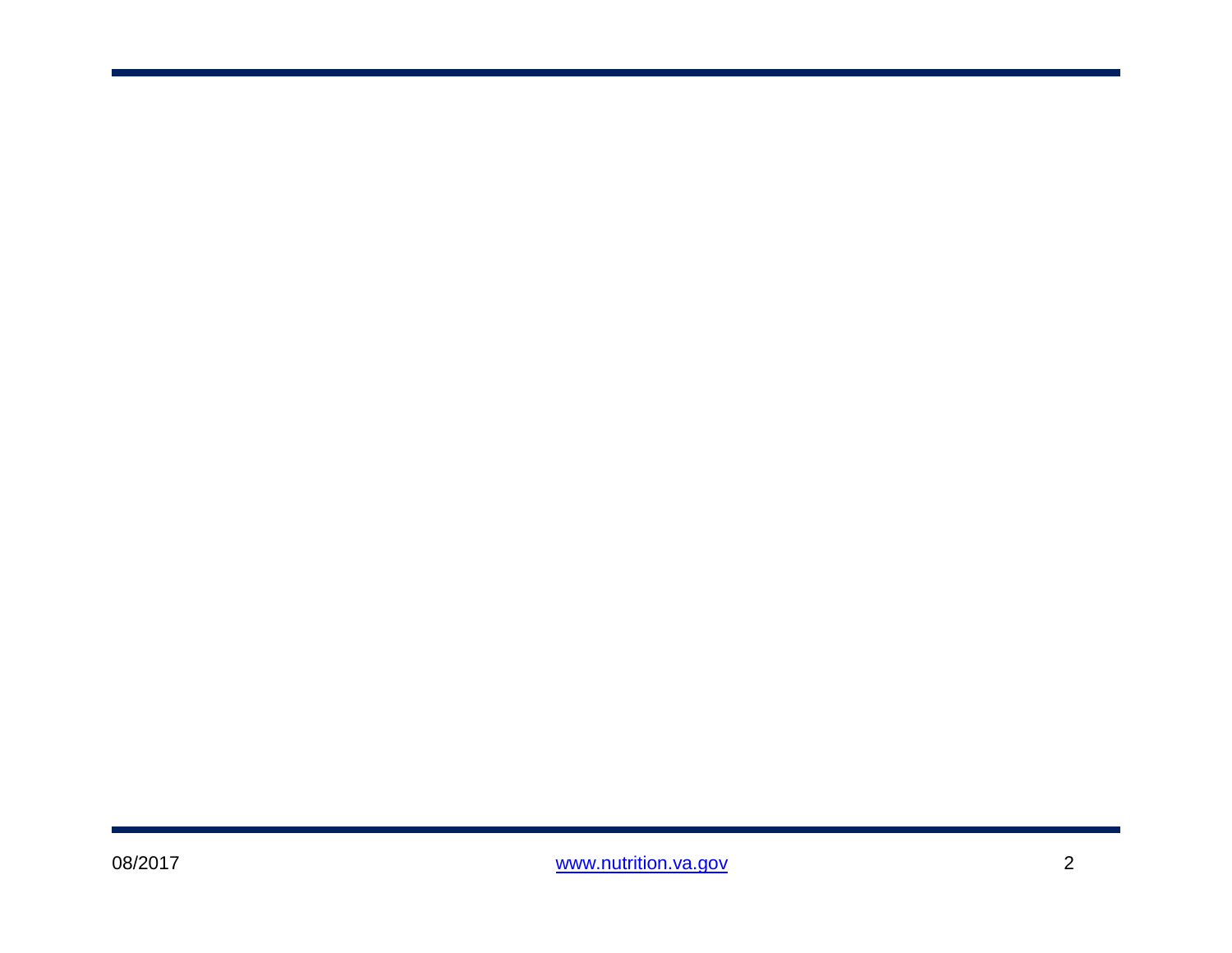# **Milk:**

Choose the lowest-fat milk you can. Milk contains nutrients such as Vitamin D, calcium and phosphorus—all important in maintaining healthy bones. If you can't drink milk, you may be able to tolerate yogurt or cottage cheese. Lactase-treated milk is also available. Soy and almond milk may be fortified with vitamins and minerals, but are usually lower in protein.

#### **Meats and Proteins:**

You need protein to maintain your muscles and other lean tissue, but not in large amounts. 2-4 ounces of protein per meal is plenty. Aim for at least **60 grams of protein** daily (includes Milk/Dairy, and Grains/Starchy Vegetables).

#### **Fats:**

Even the "healthy" monounsaturated and polyunsaturated fats contain calories—9 calories per gram. If you are trying to avoid excessive pre-natal weight gain, use fat moderately, and choose the healthier ones as much as possible.

# **Foods to Avoid or Limit:**

During pregnancy, there are some foods and beverages that you might normally consume that you should avoid or limit:

## **Alcohol:**

Alcohol can increase the risk of miscarriage. It can also cause low birth weight, and other issues such as learning disabilities. There is no "safe" amount of alcohol consumption during pregnancy.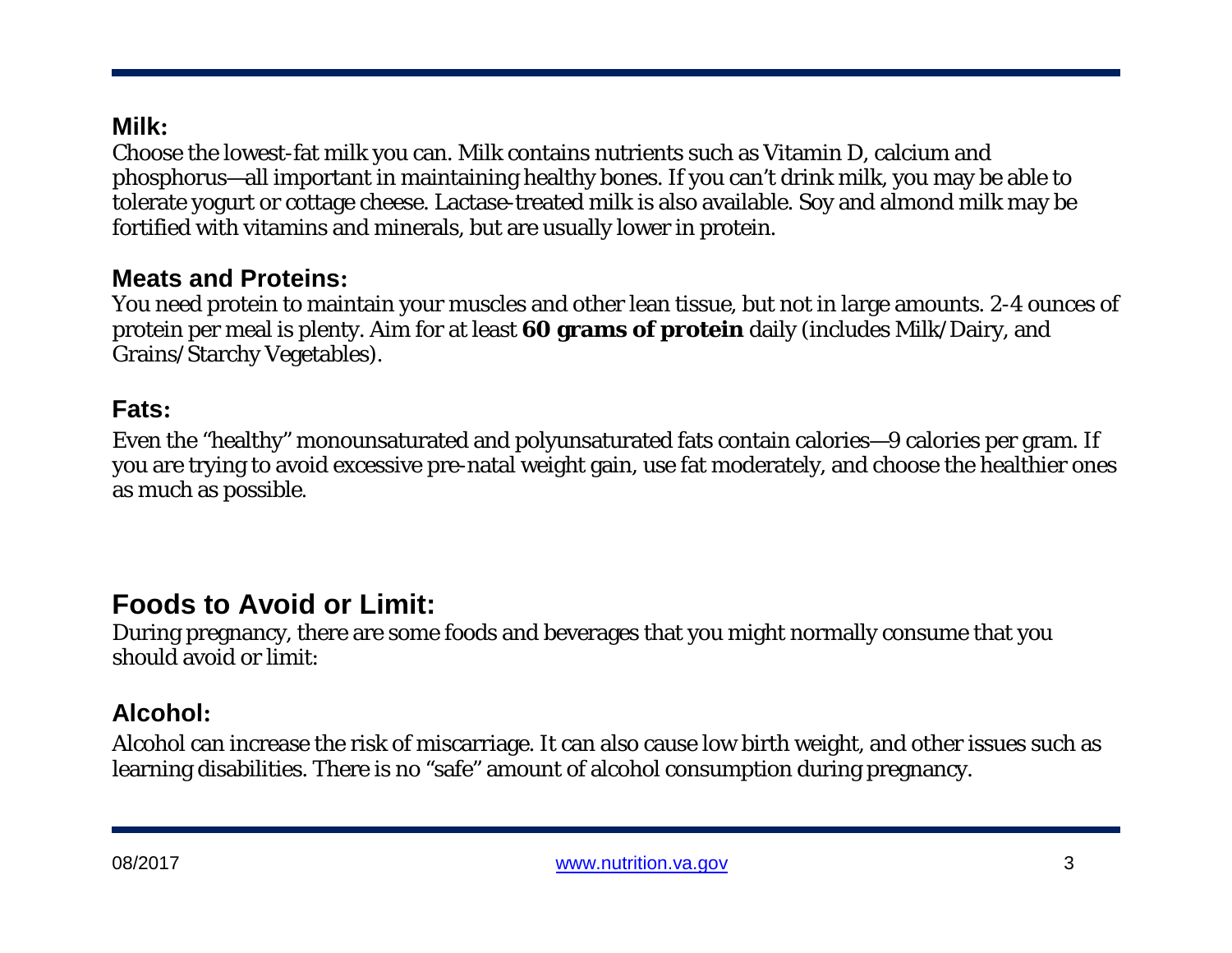# **Caffeine:**

Caffeine's effect on your baby is not clear, but it is a stimulant. Limiting your caffeine intake is safe. Caffeine is found in coffee, tea, colas, "energy drinks", and chocolate.

# **Mercury-containing fish and seafood:**

Mercury is naturally found in almost every type of fish and shellfish. Mercury is especially harmful to your baby during pregnancy. Stick to the lower-mercury fish, and limit your intake to 12 ounces or less a week:

**Low-mercury fish (12 ounces or less per week):** Shrimp, canned light tuna, salmon, Pollock, catfish

#### **Moderate-mercury fish (only 6 ounces or less per week):** Albacore (white) tuna

#### **High-mercury fish – AVOID THESE:** Shark, swordfish, king mackerel, tilefish

## **Raw or undercooked foods:**

Raw and undercooked meats (and foods mixed with these meats) may contain pathogens that can make you and your baby sick. Be especially careful with **eggs, chicken, fish and shellfish**. Heat any leftovers and ready-to-eat foods (such as hot dogs, deli meats, and cold cuts) to at least 140 degrees (steaming hot is safe) before eating.

## **Unpasteurized foods:**

Pasteurization kills bacteria that could harm you and your baby. Avoid milk, cheese and juice that hasn't been pasteurized. Unpasteurized cheeses include: **Brie, feta, Camembert, blue and Mexican**.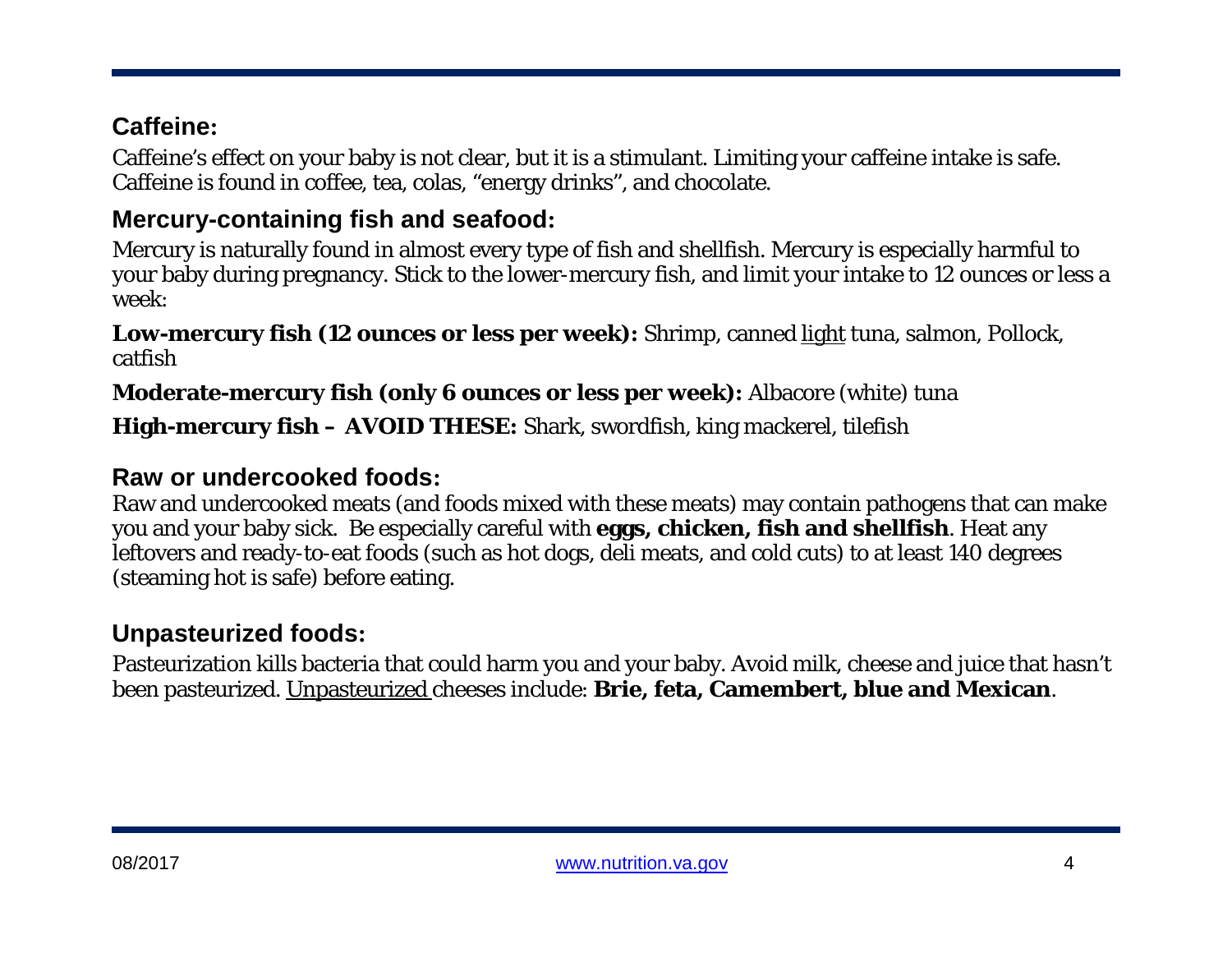# **Challenges and Special Situations:**

Pregnancy can pose some special challenges. Here are some tips to deal with them:

## **Morning sickness:**

This is common early in pregnancy, and sometimes persists. Simple carbohydrates such as **dry toast** and **crackers** may be easier to handle, especially first thing in the morning. Smaller, more frequent meals also help. Avoid strong smells if the smell of food causes nausea—sit further from the kitchen in restaurants, and try "cold" entrees/salads. Higher fat foods may also be harder to handle. Drink liquids between meals if you get too full at meals.

## **Constipation:**

You will need more fluid during your pregnancy. Drink at least 10 cups of non-caffeinated fluid each day. Eating enough fiber is also important. Fresh fruits, fresh vegetables (especially cooked dried beans) and whole-grains/cereals are good fiber sources. Stay as active as you can, but always let your health care provider know before starting an exercise program.

## **Heartburn:**

Don't lie down right after you eat—take a short walk if you can instead! Keep your meals smaller and more frequent. Limit caffeine, chocolate and spicy foods. Elevate the head of your bed a few inches.